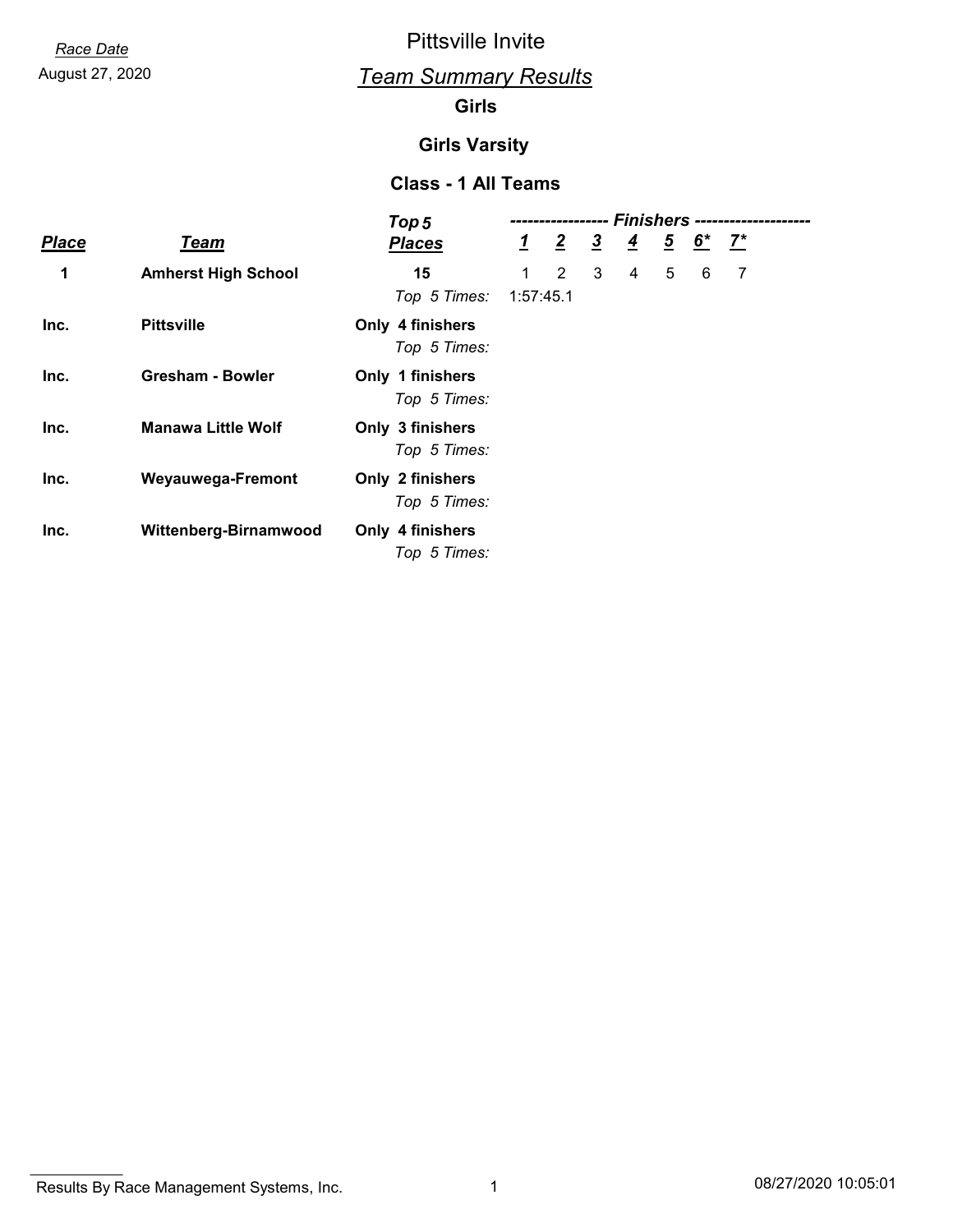# August 27, 2020

# *Race Date* Pittsville Invite *Overall Finish List*

## **Girls**

### **Girls Varsity**

### **Class - 1 All Teams**

| <u>Place</u>   | <b>Score</b> | <b>Bib No</b> | <b>Name</b>           | <b>Team</b>           | <b>School</b> | Time    | <b>Pace</b> |
|----------------|--------------|---------------|-----------------------|-----------------------|---------------|---------|-------------|
| 1              | 1            | 290           | Jennifer Omernik      | Amherst High School   | Am            | 21:34.2 | 5:24/K      |
| $\overline{2}$ | (5)          | 376           | Abby Bartel           | Weyauwega-Fremont     | We            | 22:58.9 | 5:45/K      |
| 3              | 2            | 293           | Saige Peterson        | Amherst High School   | Am            | 23:16.9 | 5:49/K      |
| 4              | 3            | 292           | Lia Peterson          | Amherst High School   | Am            | 23:23.3 | 5:51/K      |
| 5              | 4            | 285           | Nicole Eiden          | Amherst High School   | Am            | 24:23.2 | 6:06/K      |
| 6              | (5)          | 313           | Marilyn Klatt         | Manawa Little Wolf    | Ma            | 25:05.1 | 6:16/K      |
| 7              | 5            | 295           | Dylan Werachowski     | Amherst High School   | Am            | 25:07.3 | 6:17/K      |
| 8              | 6            | 283           | Revyn Abbott-bever    | Amherst High School   | Am            | 25:15.5 | 6:19/K      |
| 9              | 7            | 284           | Samantha Anglemyer    | Amherst High School   | Am            | 25:41.1 | 6:25/K      |
| 10             | (5)          | 378           | Emma Ziepke           | Weyauwega-Fremont     | We            | 26:12.1 | 6:33/K      |
| 11             | (2 7)        | 288           | Ella Miller           | Amherst High School   | Am            | 26:59.4 | 6:45/K      |
| 12             | (5)          | 352           | Kylyn Luepke          | Pittsville            | Pitt          | 27:02.4 | 6:46/K      |
| 13             | (2 7)        | 294           | Abbey Rieck           | Amherst High School   | Am            | 27:19.9 | 6:50/K      |
| 14             | (2 7)        | 286           | Hanna Kropidlowski    | Amherst High School   | Am            | 28:22.3 | 7:06/K      |
| 15             | (2 7)        | 287           | <b>Bailey Maxwell</b> | Amherst High School   | Am            | 29:23.6 | 7:21/K      |
| 16             | (5)          | 351           | Abbi Knutson          | Pittsville            | Pitt          | 29:28.0 | 7:22/K      |
| 17             | (5)          | 350           | <b>Natalie Fuller</b> | Pittsville            | Pitt          | 29:57.5 | 7:29/K      |
| 18             | (5)          | 412           | Annika Resch          | Wittenberg-Birnamwood | Wit           | 30:07.2 | 7:32/K      |
| 19             | (5)          | 353           | <b>Lily Rees</b>      | Pittsville            | Pitt          | 30:51.6 | 7:43/K      |
| 20             | (5)          | 413           | Ava Wepner            | Wittenberg-Birnamwood | Wit           | 32:18.4 | 8:05/K      |
| 21             | (5)          | 315           | Andrea Weber          | Manawa Little Wolf    | Ma            | 32:43.9 | 8:11/K      |
| 22             | (5)          | 410           | Lauren Dombeck        | Wittenberg-Birnamwood | Wit           | 32:54.2 | 8:14/K      |
| 23             | (5)          | 314           | Aspen Linjer          | Manawa Little Wolf    | Ma            | 34:28.5 | 8:37/K      |
| 24             | (5)          | 409           | Amelia Bessert        | Wittenberg-Birnamwood | Wit           | 35:45.1 | 8:56/K      |
| 25             | (5)          | 302           | Maya Thiex            | Gresham - Bowler      | Gr            | 35:50.6 | 8:58/K      |

### Results By Race Management Systems, Inc. 1 08/27/2020 10:04:54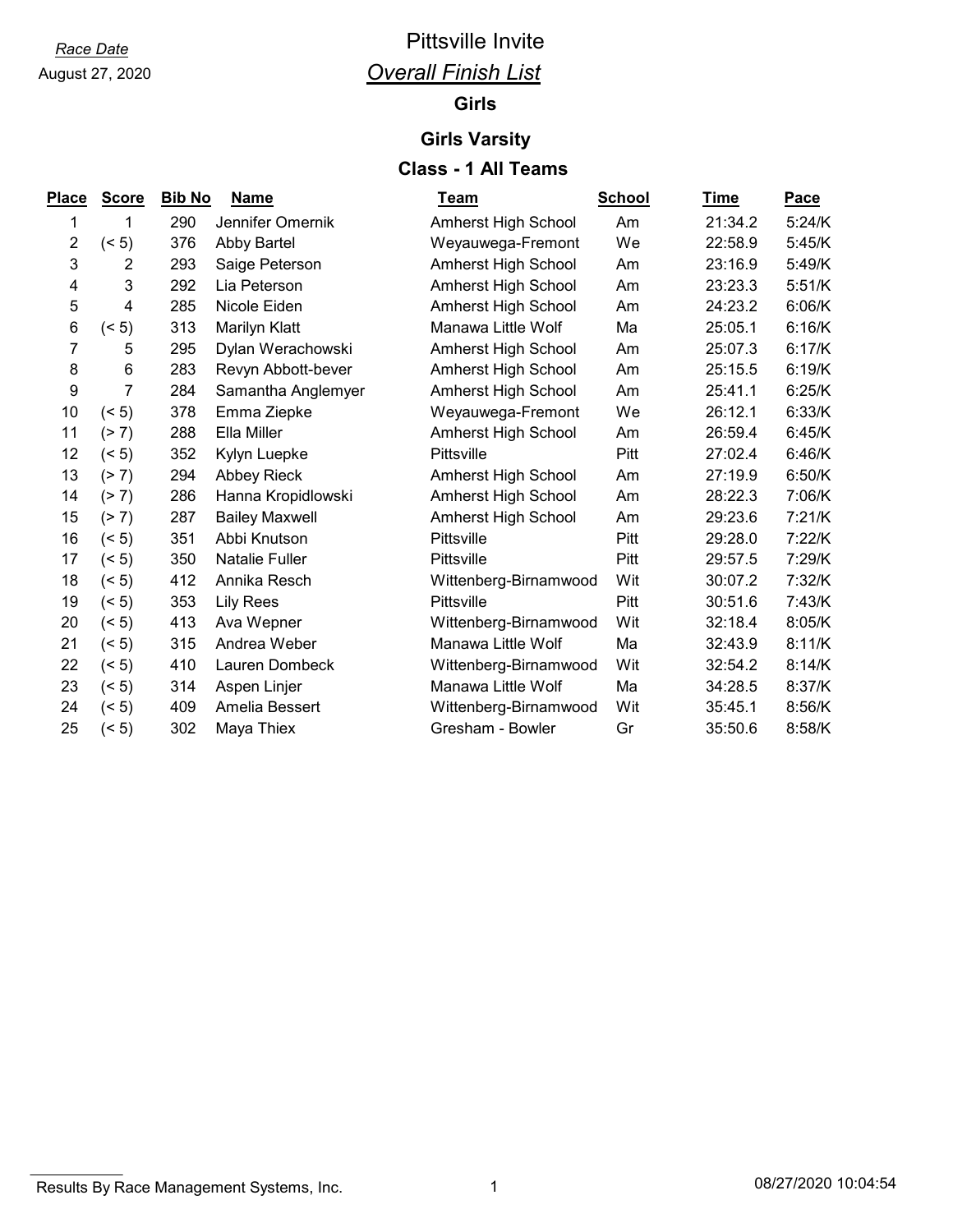# *Race Date* Pittsville Invite

# August 27, 2020 *Final Team Results*

#### **Girls**

#### **Girls Varsity**

| <b>Class - 1 All Teams</b> |                                                 |               |                    |                               |             |                       |             |  |  |
|----------------------------|-------------------------------------------------|---------------|--------------------|-------------------------------|-------------|-----------------------|-------------|--|--|
|                            |                                                 |               | <b>Overall</b>     | <b>Cumulative</b>             |             | <b>Cumulative</b>     | <b>Time</b> |  |  |
|                            | <b>Bib No</b><br><b>Name</b>                    | <b>School</b> | <b>Place</b>       | <b>Place</b>                  | <u>Time</u> | <b>Time</b>           | <b>Back</b> |  |  |
|                            | <b>Team - Amherst High School</b>               |               |                    | <b>Finish Position -</b>      | 1           |                       |             |  |  |
|                            | Team Score (places): 15                         |               |                    |                               |             | Average Time: 23:33.0 |             |  |  |
| 1                          | Jennifer Omernik<br>290                         | Am            | 1                  | 1                             | 21:34.2     | 21:34.2               | 0:00.0      |  |  |
| 2                          | 293 Saige Peterson                              | Am            | 2                  | 3                             | 23:16.9     | 44:51.1               | 1:42.7      |  |  |
| 3                          | 292 Lia Peterson                                | Am            | 3                  | 6                             | 23:23.3     | 1:08:14.4             | 1:49.0      |  |  |
| 4                          | 285 Nicole Eiden                                | Am            | 4                  | 10                            | 24:23.2     | 1:32:37.7             | 2:49.0      |  |  |
| 5                          | Dylan Werachowski<br>295                        |               | 5                  | 15                            | 25:07.3     | 1:57:45.1             | 3:33.1      |  |  |
| 6                          | 283                                             | Am            |                    |                               | 25:15.5     | 2:23:00.7             | 3:41.3      |  |  |
| 7                          | Revyn Abbott-bever                              | Am            | (6)                | (21)                          | 25:41.1     | 2:48:41.8             | 4:06.9      |  |  |
|                            | Samantha Anglemyer<br>284<br>288<br>Ella Miller | Am            | (7)<br>More Than 7 | (28)                          | 26:59.4     |                       |             |  |  |
| 8                          |                                                 | Am            |                    |                               |             | 3:15:41.2             | 5:25.2      |  |  |
| 9                          | 294 Abbey Rieck                                 | Am            | More Than 7        |                               | 27:19.9     | 3:43:01.2             | 5:45.7      |  |  |
| 10                         | Hanna Kropidlowski<br>286                       | Am            | More Than 7        |                               | 28:22.3     | 4:11:23.6             | 6:48.1      |  |  |
| 11                         | 287<br><b>Bailey Maxwell</b>                    | Am            | More Than 7        |                               | 29:23.6     | 4:40:47.2             | 7:49.4      |  |  |
|                            | <b>Team - Pittsville</b>                        |               |                    | <b>Finish Position - Inc.</b> |             |                       |             |  |  |
|                            | Team Score (places):Inc.                        |               |                    |                               |             | Average Time:         |             |  |  |
| 1                          | 352 Kylyn Luepke                                | Pitt          | Less Than 5        |                               | 27:02.4     | 27:02.4               | 0:00.0      |  |  |
| 2                          | 351 Abbi Knutson                                | Pitt          | Less Than 5        |                               | 29:28.0     | 56:30.4               | 2:25.5      |  |  |
| 3                          | 350 Natalie Fuller                              | Pitt          | Less Than 5        |                               | 29:57.5     | 1:26:27.9             | 2:55.0      |  |  |
| 4                          | 353 Lily Rees                                   | Pitt          | Less Than 5        |                               | 30:51.6     | 1:57:19.6             | 3:49.2      |  |  |
|                            | <b>Team - Gresham - Bowler</b>                  |               |                    | <b>Finish Position - Inc.</b> |             |                       |             |  |  |
|                            | Team Score (places): Inc.                       |               |                    |                               |             | <b>Average Time:</b>  |             |  |  |
| 1                          | 302 Maya Thiex                                  | Gr            | Less Than 5        |                               | 35:50.6     | 35:50.6               | 0:00.0      |  |  |
|                            | <b>Team - Manawa Little Wolf</b>                |               |                    | <b>Finish Position - Inc.</b> |             |                       |             |  |  |
|                            | Team Score (places):Inc.                        |               |                    |                               |             | Average Time:         |             |  |  |
| 1                          | 313 Marilyn Klatt                               | Ma            | Less Than 5        |                               | 25:05.1     | 25:05.1               | 0:00.0      |  |  |
| $\overline{2}$             | 315 Andrea Weber                                | Ma            | Less Than 5        |                               | 32:43.9     | 57:49.0               | 7:38.8      |  |  |
| $\mathfrak{B}$             | 314 Aspen Linjer                                | Ma            | Less Than 5        |                               | 34:28.5     | 1:32:17.5             | 9:23.3      |  |  |
|                            | <b>Team - Weyauwega-Fremont</b>                 |               |                    | <b>Finish Position - Inc.</b> |             |                       |             |  |  |
|                            | Team Score (places): Inc.                       |               |                    |                               |             | Average Time:         |             |  |  |
|                            |                                                 |               |                    |                               |             |                       |             |  |  |
| 1                          | 376 Abby Bartel                                 | We            | Less Than 5        |                               | 22:58.9     | 22:58.9               | 0:00.0      |  |  |
| $\overline{2}$             | 378 Emma Ziepke                                 | We            | Less Than 5        |                               | 26:12.1     | 49:11.0               | 3:13.2      |  |  |
|                            | <b>Team - Wittenberg-Birnamwood</b>             |               |                    | <b>Finish Position - Inc.</b> |             |                       |             |  |  |
|                            | Team Score (places): Inc.                       |               |                    |                               |             | Average Time:         |             |  |  |